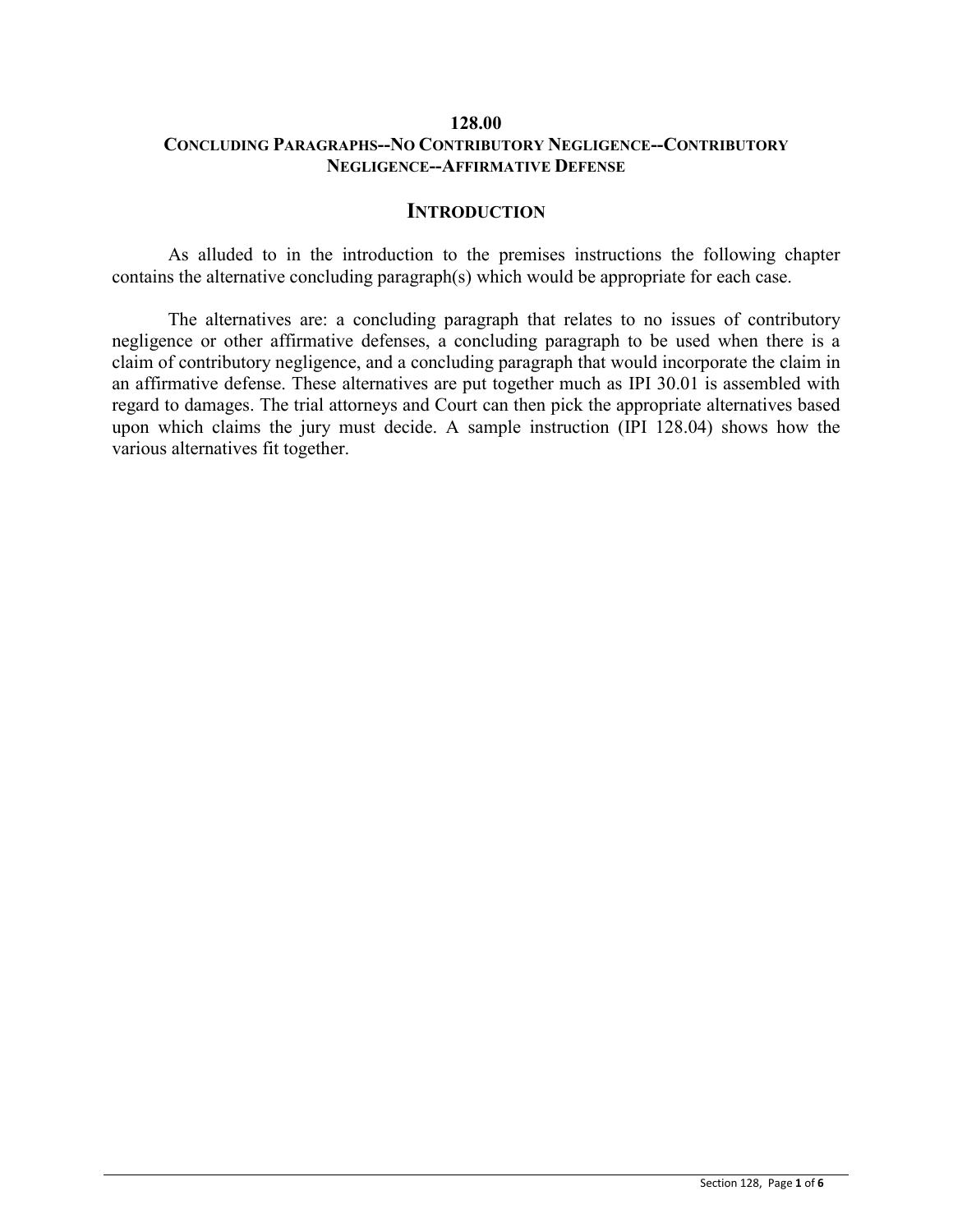# **128.01 Concluding Paragraph--No Issue Of Contributory Negligence Or Affirmative Defense**

If you find from your consideration of all the evidence, that each of these propositions has been proved, your verdict should be for the plaintiff. On the other hand, if you find that any of these propositions has not been proved, your verdict should be for the defendant.

### **Notes on Use**

The instructions numbered IPI 128.01 through 128.03 should be combined with the issues instructions IPI 120.08 through 125.02, as appropriate. Use IPI 128.01 as the last paragraph of the issue/burden of proof instruction in a premises case in which contributory negligence is not an issue. IPI 128.02 should follow the issue instruction when there is evidence supporting a contributory negligence verdict. IPI 128.03 contains an instruction for an affirmative defense.

If contributory negligence and/or an affirmative defense will be instructed upon, omit the final phrase "your verdict should be for the defendant." Also use IPI 128.02 or 128.03 as appropriate.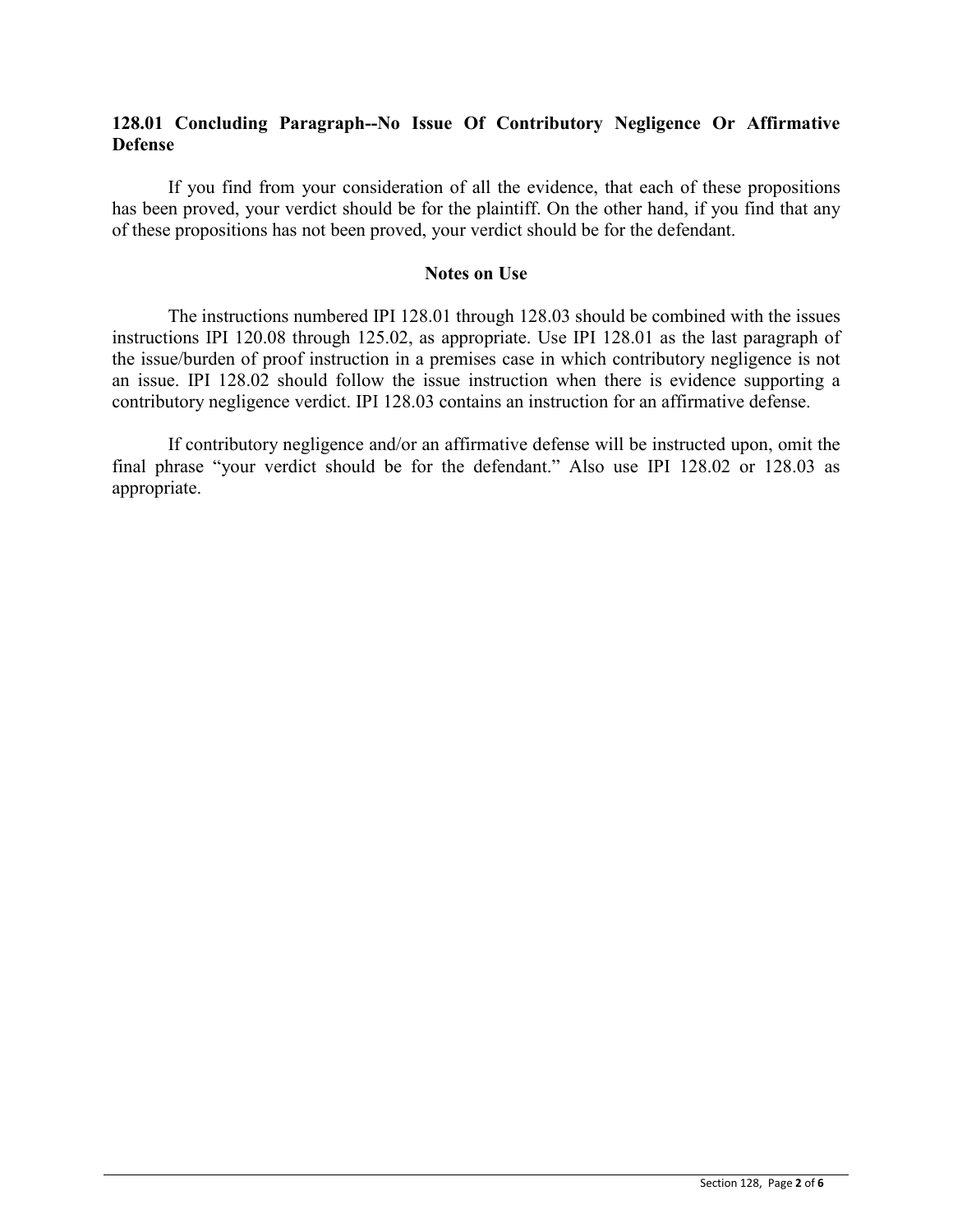### **128.02 Concluding Paragraph--Contributory Negligence Claimed**

If you find from your consideration of all of the evidence that any of these propositions has not been proved, then your verdict shall be for the defendant. On the other hand, if you find from your consideration of all the evidence that each of these propositions has been proved, then you must consider the defendant's claim that the plaintiff was contributorily negligent.

In order to reduce or deny plaintiff damages, the defendant has the burden of proving each of the following:

First, that plaintiff [plaintiff's name] failed to exercise ordinary care [for (his/her) own safety] [for the safety of (his/her) property] in one or more of the following ways:

a) \_\_\_\_\_\_\_\_\_\_\_\_\_\_, b) \_\_\_\_\_\_\_\_, c)  $\qquad \qquad$ 

Second, plaintiff's failure to exercise ordinary care was a proximate cause of plaintiff['s][s'] [injury] [and] [damage].

If you find that the defendant has not proved both of the propositions required of the defendant, then your verdict should be for the plaintiff and you will not reduce plaintiff's damages. You should use Verdict form A.

If you find that the defendant has proved both of the propositions required of the defendant, and if you find that the plaintiff's contributory negligence was more than 50% of the total proximate cause of the [injury] [and] [damage] for which recovery is sought, then your verdict should be for the defendant. You should use Verdict form C.

If you find that the plaintiff has proved all the propositions required of the plaintiff and that the defendant has proved both of the propositions required of the defendant, and if you find that the plaintiff's contributory negligence was 50% or less of the total proximate cause of the [injury] [and] [damage] for which recovery is sought, then your verdict should be for the plaintiff and you will reduce the plaintiff's damages in the manner stated to you in these instructions. You should use Verdict form B.

*Instruction revised April 2007*.

### **Notes on Use**

The instructions numbered IPI 128.01 through IPI 128.03 should be used as concluding paragraphs with the issues/burden instructions IPI 120.08 through IPI 125.02. Use IPI 128.01 where contributory negligence is not an issue. Use IPI 128.02 where contributory negligence is claimed.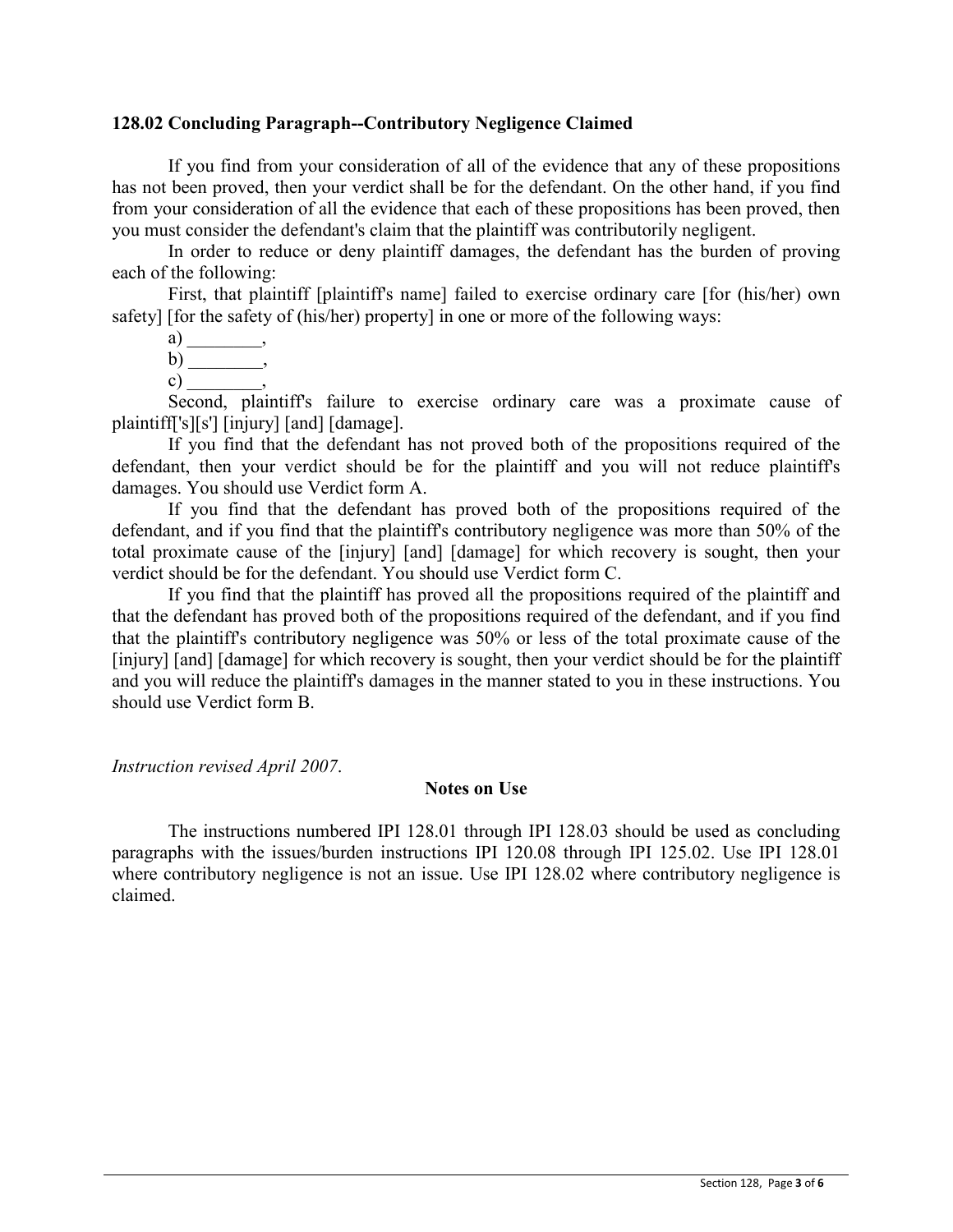### **128.03 Concluding Paragraph--Affirmative Defense Claimed**

If you find that the plaintiff has proved each of these propositions, then you should consider the defendant's affirmative defense of  $\Box$ . In order to defeat the plaintiff's claim, the defendant must prove:

First: Second:

(List the elements of the affirmative defense.)

If the defendant proves all of these propositions, your verdict should be for the defendant. If the defendant has failed to prove each of these propositions, [then you must consider the defendant's claim that the plaintiff was contributorily negligent] [then you must find for the plaintiff.]

#### **Notes on Use**

Use this instruction as the concluding paragraph to the issues/ burden instructions IPI 120.08 through IPI 125.02 where an affirmative defense other than contributory negligence is asserted.

If both an affirmative defense and contributory negligence are being asserted, a) this instruction should be appended to, and immediately follow, the appropriate issue/burden of proof instruction, b) the appropriate bracketed language above referring to the claim of contributory negligence must be used, rather than the language directing a finding for the plaintiff, and c) IPI 128.02, the contributory negligence instruction, should be appended to follow this instruction.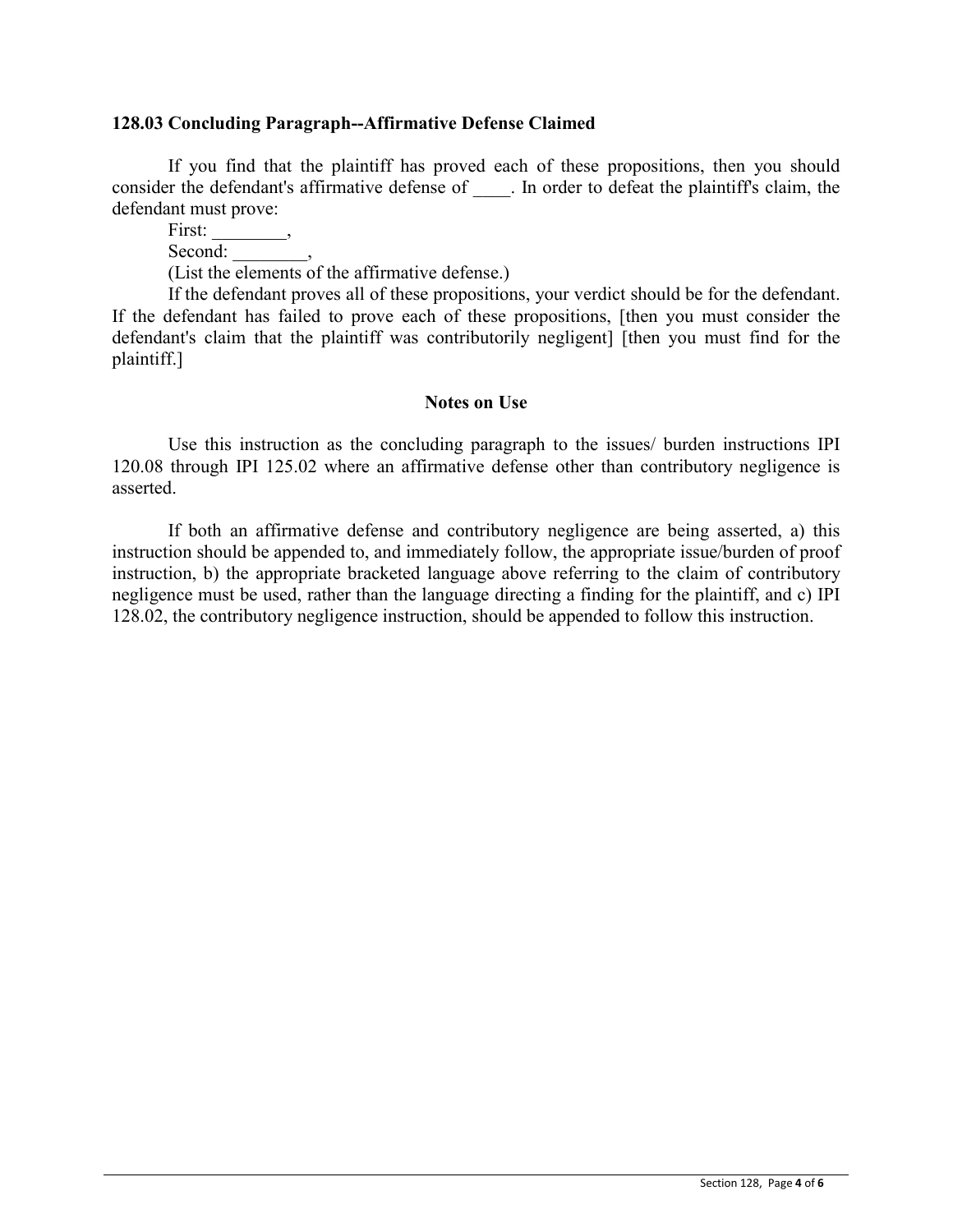# **128.04 Sample Instruction--Premises--Contributory Negligence Claimed (120.08 And 128.02)**

[In Count |, plaintiff [plaintiff's name] seeks to recover damages from the defendant [defendant's name]. In order to recover damages, the plaintiff has the burden of proving:

First, there was a condition on the [property, land, building,  $\Box$ ] which presented an unreasonable risk of harm to people [children] on the property.

Second, the defendant knew or in the exercise of ordinary care should have known of both the condition and the risk.

Third, the defendant could reasonably expect that people [children] on the property [would not discover or realize the danger] [or] [would fail to protect themselves against such danger].

Fourth, the defendant was negligent in one or more of the following ways:

 $a)$ 

b) \_\_\_\_\_\_\_\_,

c)  $\qquad \qquad$ 

Fifth, the plaintiff was injured.

Sixth, the defendant's negligence was a proximate cause of the plaintiff's injury.

If you find from your consideration of all of the evidence that the plaintiff has proved each of these propositions, then you should consider the defendant's affirmative defense of  $\qquad$ . In order to defeat the plaintiff's claim, the defendant must prove:

First:

Second:

(List the elements of the affirmative defense.)

If the defendant proves all of these items, your verdict should be for the defendant. If the defendant has failed to prove each of these propositions, then you must consider the defendant's claim that the plaintiff was contributorily negligent.

In order to reduce or deny plaintiff damages, the defendant has the burden of proving each of the following propositions:

First, plaintiff [plaintiff's name] failed to exercise ordinary care [for (his/her) own safety] [for the safety of (his/her) property] in one or more of the following ways:

a) \_\_\_\_\_\_\_\_\_\_\_\_\_\_\_, b) \_\_\_\_\_\_\_\_,

 $c)$ 

Second, plaintiff's failure to exercise ordinary care was a proximate cause of plaintiff['s][s'] [injury] [and] [damage].

If you find the defendant has not proved both of the propositions required of the defendant, then your verdict should be for the plaintiff and you will not reduce plaintiff's damages. You should use Verdict form A.

If you find that the defendant has proved both of the propositions required of the defendant, and if you find that the plaintiff's contributory negligence was more than 50% of the total proximate cause of the injury [or damage] for which recovery is sought, then your verdict should be for the defendant. You should use Verdict form C.

If you find from your consideration of all the evidence that the plaintiff has proved all the propositions required of the plaintiff and that the defendant has proved both of the propositions required of the defendant, and if you find that the plaintiff's contributory negligence was 50% or